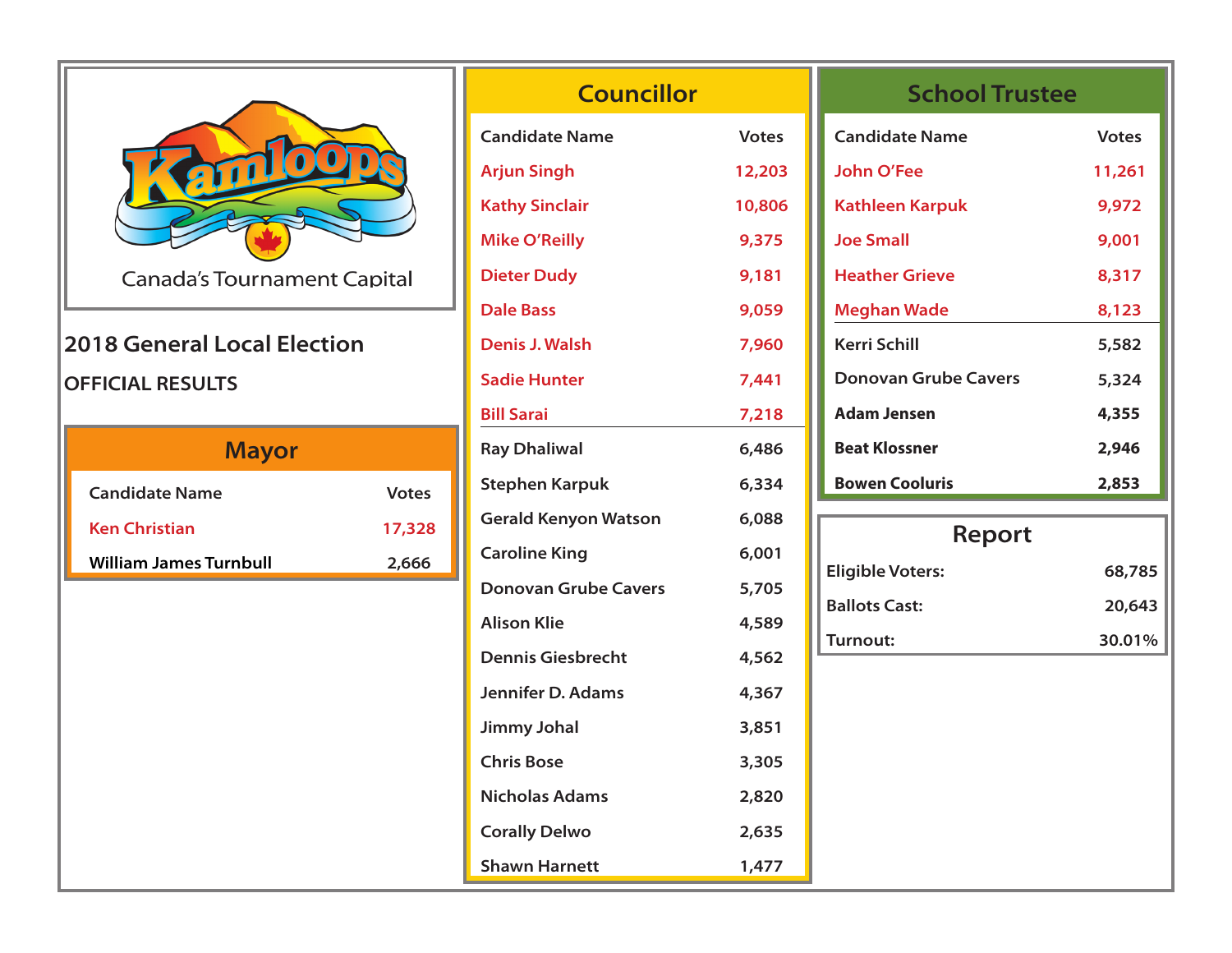## **CITY OF KAMLOOPS DETERMINATION OF OFFICIAL ELECTION RESULTS ELECTION - OCTOBER 20, 2018**

## **MAYOR - ONE TO BE ELECTED**

| <b>BALLOT ACCOUNTS</b>        | <b>No. 1</b><br>Lloyd<br>George | <b>No. 2</b><br>Heritage<br>House | <b>No. 3</b><br>Sahali<br>Mall | <b>No. 4</b><br>South<br>Sahali | No. 5<br>Aberdeen | <b>No. 6</b><br>Dufferin | <b>No. 7</b><br>Valleyview | <b>No. 8</b><br>Dallas | <b>No. 9</b><br>R.L.<br>Clemitson | No. 10<br>Arthur<br><b>Hatton</b> | <b>No. 11</b><br>NorKam | No. 12 | No. 13<br>Parkcrest   Westmount   Stevenson | No. 14<br>Arthur | <b>No. 15</b><br>Rayleigh | Advance | Special<br>Voting | Mail In | <b>TOTALS</b> |
|-------------------------------|---------------------------------|-----------------------------------|--------------------------------|---------------------------------|-------------------|--------------------------|----------------------------|------------------------|-----------------------------------|-----------------------------------|-------------------------|--------|---------------------------------------------|------------------|---------------------------|---------|-------------------|---------|---------------|
| Ken CHRISTIAN                 | 956                             | 627                               | 1087                           | 1271                            | 1353              | 724                      | 1277                       | 589                    | 494                               | 467                               | 1497                    | 1280   | 683                                         | 1438             | 440                       | 2597    | 505               | 43      | 17,328        |
| <b>William James TURNBULL</b> | 150                             | 94 <sub>1</sub>                   | 170                            | 163                             | 119               | 83                       | 139                        | 88                     | 77                                | 132                               | 323                     | 245    | 113                                         | 212              | 57                        | 412     | 84                | 51      | 2,666         |
|                               |                                 |                                   |                                |                                 |                   |                          |                            |                        |                                   |                                   |                         |        |                                             |                  |                           |         |                   |         |               |
|                               |                                 |                                   |                                |                                 |                   |                          |                            |                        |                                   |                                   |                         |        |                                             |                  |                           |         |                   |         |               |
|                               |                                 |                                   |                                |                                 |                   |                          |                            |                        |                                   |                                   |                         |        |                                             |                  |                           |         |                   |         |               |
|                               |                                 |                                   |                                |                                 |                   |                          |                            |                        |                                   |                                   |                         |        |                                             |                  |                           |         |                   |         |               |
|                               |                                 |                                   |                                |                                 |                   |                          |                            |                        |                                   |                                   |                         |        |                                             |                  |                           |         |                   |         |               |
|                               |                                 |                                   |                                |                                 |                   |                          |                            |                        |                                   |                                   |                         |        |                                             |                  |                           |         |                   |         |               |
|                               |                                 |                                   |                                |                                 |                   |                          |                            |                        |                                   |                                   |                         |        |                                             |                  |                           |         |                   |         |               |

This determination of official election results was made by the Chief Election Officer on October 24, 2018, at 3:00 pm, and is based on ballot accounts as amended or prepared by the Chief Election Officer.

I, Scott Redgrove, Chief Election Officer, do hereby declare elected, Ken CHRISTIAN, who received the highest number of valid votes for the office of Mayor.

Scott Redgrove Chief Election Officer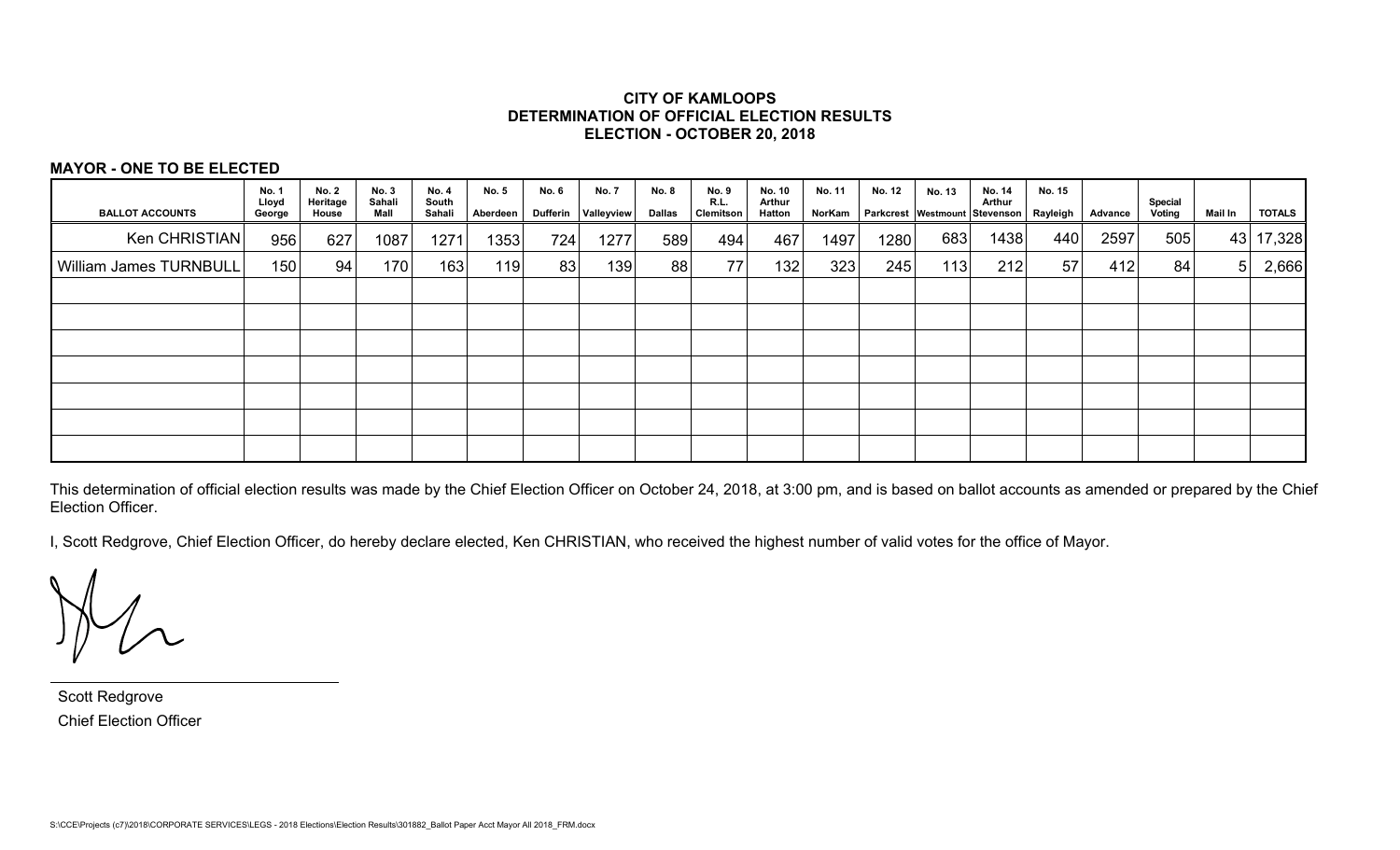## **CITY OF KAMLOOPS DETERMINATION OF OFFICAL ELECTION RESULTS ELECTION – OCTOBER 20, 2018**

# **COUNCILLOR - EIGHT TO BE ELECTED**

|                          | <b>No. 1</b><br>Lloyd | <b>No. 2</b><br>Heritage | No. 3<br>Sahali | <b>No. 4</b><br>South | No. 5    | No. 6           | <b>No. 7</b> | <b>No. 8</b>  | No. 9<br>R.L.    | No. 10<br><b>Arthur</b> | No. 11        | <b>No. 12</b>    | No. 13    | No. 14<br>Arthur | No. 15   |         | <b>Special</b> |                |               |
|--------------------------|-----------------------|--------------------------|-----------------|-----------------------|----------|-----------------|--------------|---------------|------------------|-------------------------|---------------|------------------|-----------|------------------|----------|---------|----------------|----------------|---------------|
| <b>BALLOT ACCOUNTS</b>   | George                | House                    | Mall            | Sahali                | Aberdeen | <b>Dufferin</b> | Valleyview   | <b>Dallas</b> | <b>Clemitson</b> | <b>Hatton</b>           | <b>NorKam</b> | <b>Parkcrest</b> | Westmount | <b>Stevenson</b> | Rayleigh | Advance | Voting         | <b>Mail In</b> | <b>TOTALS</b> |
| Jennifer D. ADAMS        | 231                   | 173                      | 286             | 266                   | 311      | 174             | 260          | 139           | 114              | 166                     | 452           | 364              | 196       | 364              | 107      | 592     | 160            | 12             | 4,367         |
| Nicholas ADAMS           | 123                   | 111                      | 163             | 185                   | 169      | 109             | 167          | 87            | 71               | 133                     | 314           | 245              | 150       | 252              | 61       | 393     | 79             | 8              | 2,820         |
| Dale BASS                | 534                   | 320                      | 599             | 659                   | 617      | 321             | 595          | 338           | 258              | 300                     | 770           | 701              | 344       | 788              | 237      | 1406    | 246            | 26             | 9,059         |
| Chris BOSE               | 264                   | 128                      | 237             | 259                   | 192      | 118             | 172          | 87            | 94               | 136                     | 297           | 262              | 117       | 282              | 75       | 467     | 113            | 5              | 3,305         |
| Donovan Grube CAVERS     | 516                   | 262                      | 434             | 442                   | 411      | 196             | 390          | 167           | 152              | 161                     | 492           | 329              | 151       | 398              | 146      | 831     | 219            | 8              | 5,705         |
| Corally DELWO            | 91                    | 72                       | 156             | 172                   | 197      | 113             | 206          | 89            | 72               | 72                      | 268           | 207              | 148       | 270              | 57       | 384     | 59             | $\overline{2}$ | 2,635         |
| Ray DHALIWAL             | 278                   | 207                      | 352             | 414                   | 387      | 220             | 451          | 228           | 165              | 211                     | 721           | 630              | 276       | 497              | 161      | 1088    | 177            | 23             | 6,486         |
| Dieter DUDY              | 620                   | 353                      | 565             | 709                   | 696      | 339             | 671          | 285           | 264              | 281                     | 710           | 599              | 300       | 866              | 221      | 1444    | 231            | 27             | 9,181         |
| <b>Dennis GIESBRECHT</b> | 155                   | 137                      | 282             | 284                   | 289      | 187             | 369          | 240           | 194              | 120                     | 428           | 350              | 197       | 373              | 121      | 701     | 124            | 11             | 4,562         |
| Shawn HARNETT            | 48                    | 55                       | 87              | 115                   | 99       | 51              | 94           | 30            | 41               | 53                      | 160           | 150              | 67        | 133              | 36       | 218     | 39             |                | 1,477         |
| Sadie HUNTER             | 466                   | 304                      | 499             | 611                   | 603      | 310             | 554          | 256           | 198              | 211                     | 570           | 508              | 309       | 593              | 188      | 1044    | 206            | 11             | 7,441         |
| Jimmy JOHAL              | 131                   | 104                      | 202             | 231                   | 264      | 136             | 246          | 143           | 109              | 188                     | 467           | 345              | 242       | 353              | 103      | 506     | 76             | 5              | 3,851         |
| <b>Stephen KARPUK</b>    | 323                   | 190                      | 380             | 471                   | 509      | 264             | 528          | 195           | 173              | 170                     | 551           | 519              | 239       | 449              | 197      | 995     | 174            |                | 6,334         |
| Caroline KING            | 268                   | 186                      | 330             | 384                   | 372      | 259             | 431          | 239           | 196              | 195                     | 603           | 493              | 289       | 549              | 147      | 898     | 151            | 11             | 6,001         |
| <b>Alison KLIE</b>       | 265                   | 179                      | 306             | 314                   | 321      | 237             | 282          | 130           | 134              | 157                     | 461           | 348              | 195       | 421              | 122      | 601     | 110            | 6              | 4,589         |
| Mike O'REILLY            | 472                   | 340                      | 590             | 712                   | 782      | 453             | 787          | 370           | 288              | 233                     | 697           | 615              | 372       | 736              | 213      | 1481    | 213            | 21             | 9,375         |
| <b>Bill SARAI</b>        | 321                   | 197                      | 407             | 417                   | 433      | 243             | 425          | 189           | 162              | 263                     | 903           | 897              | 360       | 575              | 167      | 1037    | 207            | 15             | 7,218         |
| Kathy SINCLAIR           | 692                   | 441                      | 704             | 861                   | 887      | 454             | 777          | 332           | 279              | 334                     | 842           | 740              | 358       | 843              | 249      | 1698    | 296            | 19             | 10,806        |
| Arjun SINGH              | 696                   | 433                      | 788             | 928                   | 921      | 485             | 822          | 399           | 336              | 380                     | 1129          | 905              | 458       | 1021             | 318      | 1840    | 314            | 30             | 12,203        |
| Denis J. WALSH           | 597                   | 335                      | 507             | 512                   | 552      | 309             | 520          | 247           | 227              | 258                     | 744           | 582              | 270       | 678              | 209      | 1154    | 241            | 18             | 7,960         |
| Gerald Kenyon WATSON     | 276                   | 194                      | 382             | 483                   | 484      | 258             | 497          | 230           | 140              | 159                     | 480           | 411              | 258       | 481              | 146      | 1035    | 156            | 18             | 6,088         |
|                          |                       |                          |                 |                       |          |                 |              |               |                  |                         |               |                  |           |                  |          |         |                |                |               |
|                          |                       |                          |                 |                       |          |                 |              |               |                  |                         |               |                  |           |                  |          |         |                |                |               |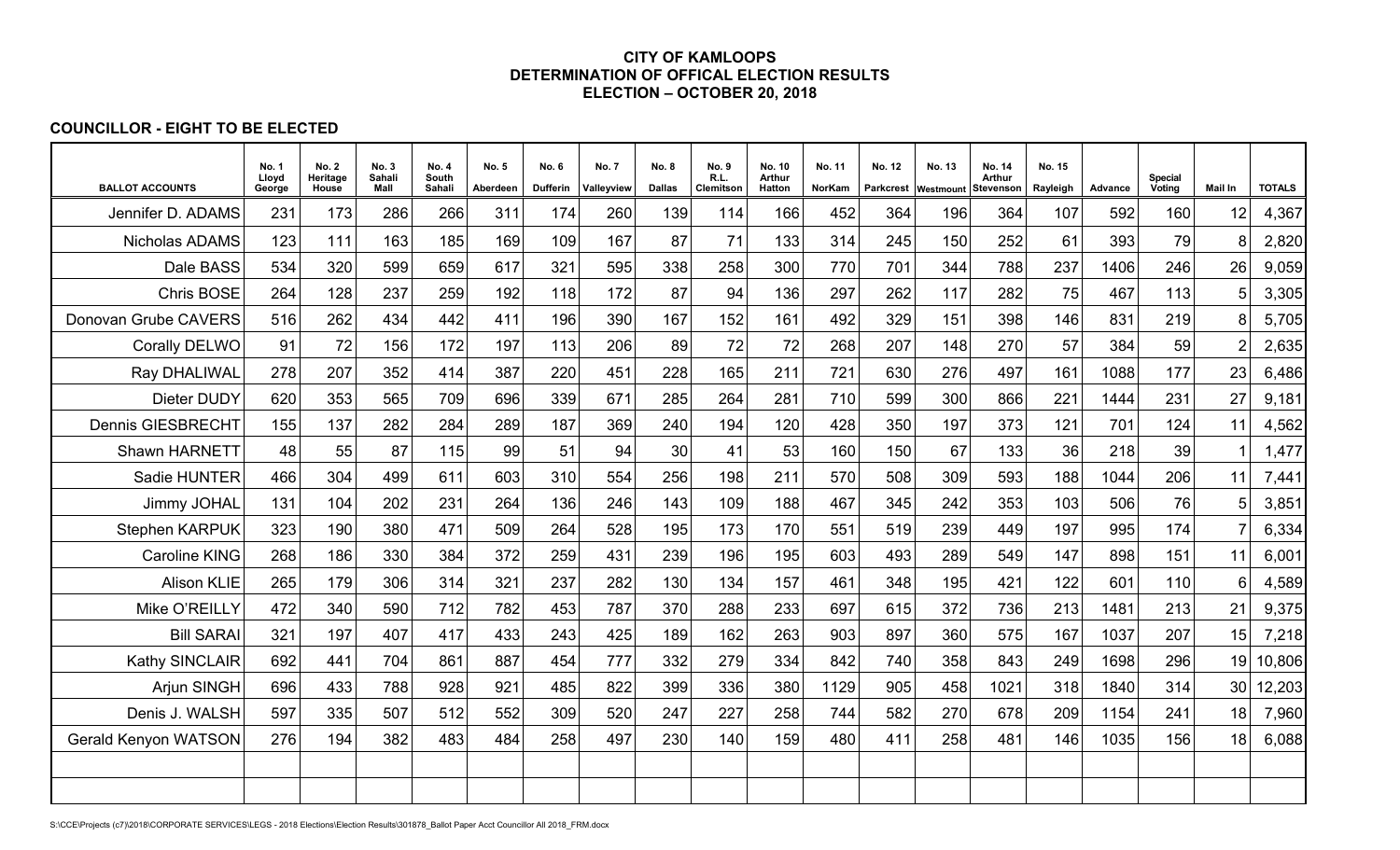#### **CITY OF KAMLOOPS DETERMINATION OF OFFICAL ELECTION RESULTS ELECTION – OCTOBER 20, 2018**

## **COUNCILLOR - EIGHT TO BE ELECTED**

This determination of official election results was made by the Chief Election Officer on October 24, 2018, at 3:00 pm, and is based on ballot accounts as amended or prepared by the Chief Election Officer.

I, Scott Redgrove, Chief Election Officer, do hereby declare elected the following candidates, who received the highest number of valid votes for the office of Councillor:

1. Arjun SINGH 2. Kathy SINCLAIR 3. Mike O'REILLY 4. Dieter DUDY 5. Dale BASS 6. Denis J. WALSH 7. Sadie HUNTER 8. Bill SARAI

Scott Redgrove Chief Election Officer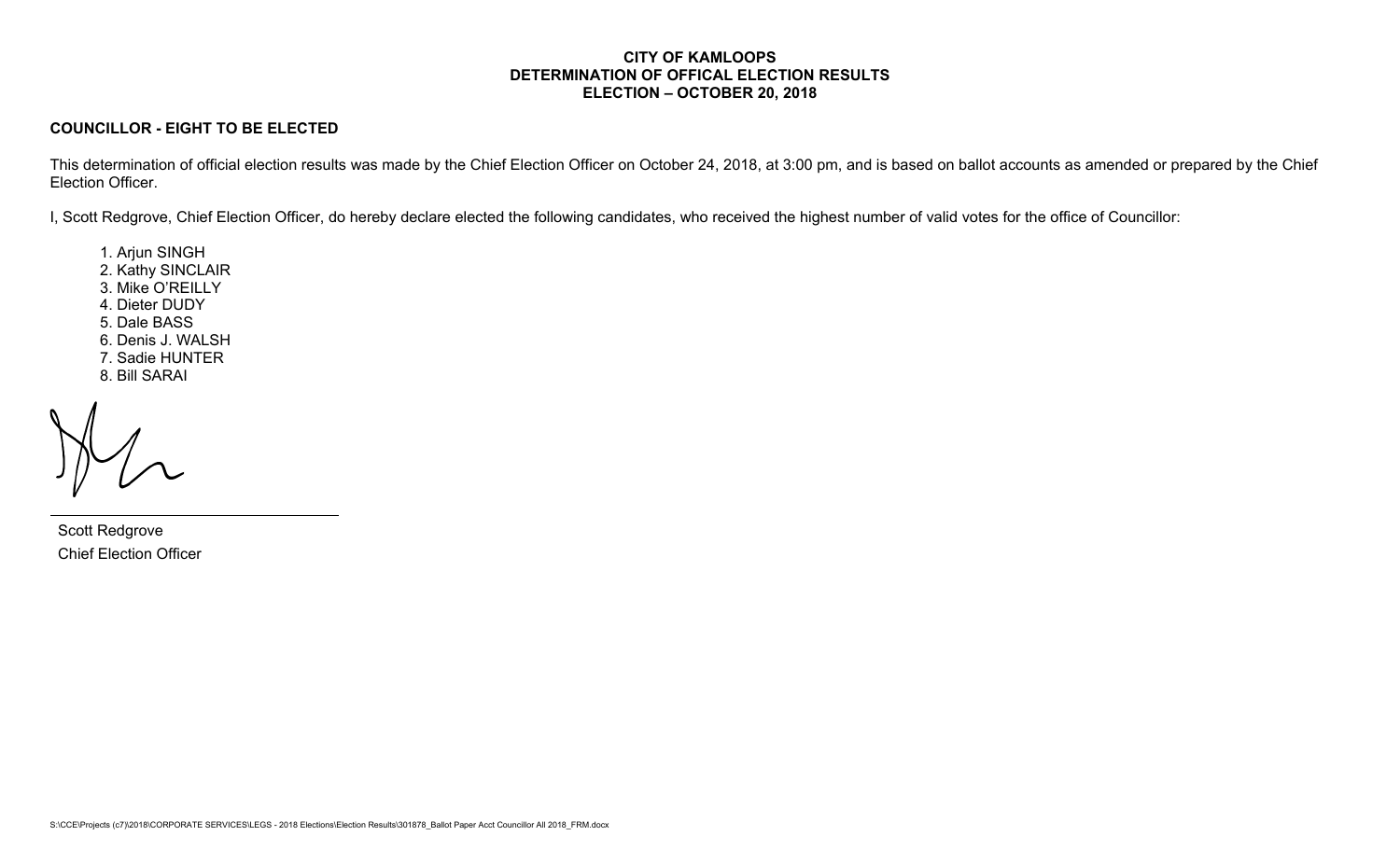### **CITY OF KAMLOOPS DETERMINATION OF OFFICAL ELECTION RESULTS ELECTION - OCTOBER 20, 2018**

## **SCHOOL TRUSTEE - FIVE TO BE ELECTED**

| <b>BALLOT ACCOUNTS</b> | <b>No. 1</b><br>Lloyd<br>George | <b>No. 2</b><br>Heritage<br>House | No. 3<br>Sahali<br>Mall | <b>No. 4</b><br>South<br>Sahali | <b>No. 5</b><br>Aberdeen | <b>No. 6</b><br><b>Dufferin</b> | <b>No. 7</b><br>Valleyview | <b>No. 8</b><br><b>Dallas</b> | <b>No. 9</b><br>R.L.<br>Clemitson | <b>No. 10</b><br>Arthur<br>Hatton | <b>No. 11</b><br><b>NorKam</b> | No. 12 | No. 13<br>Parkcrest Westmount Stevenson | <b>No. 14</b><br>Arthur | <b>No. 15</b><br>Rayleigh | Advance | Special<br>Voting | Mail In         | <b>TOTALS</b> |
|------------------------|---------------------------------|-----------------------------------|-------------------------|---------------------------------|--------------------------|---------------------------------|----------------------------|-------------------------------|-----------------------------------|-----------------------------------|--------------------------------|--------|-----------------------------------------|-------------------------|---------------------------|---------|-------------------|-----------------|---------------|
| Donovan Grube CAVERS   | 425                             | 235                               | 384                     | 374                             | 352                      | 187                             | 340                        | 161                           | 141                               | 179                               | 546                            | 336    | 197                                     | 374                     | 126                       | 741     | 215               | 11              | 5,324         |
| Bowen COOLURIS         | 151                             | 81                                | 149                     | 236                             | 189                      | 100                             | 193                        | 105                           | 85                                | <b>90</b>                         | 314                            | 261    | 134                                     | 233                     | 90                        | 385     | 55                |                 | 2,853         |
| <b>Heather GRIEVE</b>  | 482                             | 291                               | 521                     | 616                             | 617                      | 301                             | 573                        | 246                           | 207                               | 270                               | 735                            | 585    | 332                                     | 789                     | 202                       | 1299    | 231               | 20              | 8,317         |
| Adam JENSEN            | 228                             | 137                               | 250                     | 291                             | 255                      | 207                             | 246                        | 146                           | 103                               | 162                               | 467                            | 406    | 222                                     | 394                     | 104                       | 591     | 141               |                 | 4,355         |
| Kathleen KARPUK        | 480                             | 334                               | 620                     | 706                             | 742                      | 392                             | 732                        | 327                           | 273                               | 307                               | 956                            | 795    | 403                                     | 791                     | 262                       | 1534    | 293               | 25              | 9,972         |
| <b>Beat KLOSSNER</b>   | 230                             | 112                               | 175                     | 202                             | 180                      | 107                             | 164                        | 122                           | 69                                | 116                               | 291                            | 241    | 117                                     | 260                     | 64                        | 425     | 68                |                 | 2,946         |
| John O'FEE             | 571                             | 360                               | 678                     | 866                             | 852                      | 429                             | 838                        | 394                           | 317                               | 335                               | 1003                           | 849    | 427                                     | 928                     | 260                       | 1823    | 292               | 39              | 11,261        |
| Kerri SCHILL           | 307                             | 186                               | 335                     | 377                             | 373                      | 232                             | 415                        | 186                           | 152                               | 197                               | 493                            | 451    | 213                                     | 503                     | 120                       | 892     | 137               | 13 <sub>1</sub> | 5,582         |
| <b>Joe SMALL</b>       | 427                             | 256                               | 499                     | 723                             | 753                      | 394                             | 648                        | 334                           | 251                               | 244                               | 787                            | 692    | 405                                     | 829                     | 225                       | 1303    | 208               | 23              | 9,001         |
| Meghan WADE            | 371                             | 265                               | 477                     | 594                             | 560                      | 318                             | 583                        | 282                           | 218                               | 266                               | 757                            | 699    | 317                                     | 675                     | 198                       | 1293    | 223               | 27              | 8,123         |
|                        |                                 |                                   |                         |                                 |                          |                                 |                            |                               |                                   |                                   |                                |        |                                         |                         |                           |         |                   |                 |               |
|                        |                                 |                                   |                         |                                 |                          |                                 |                            |                               |                                   |                                   |                                |        |                                         |                         |                           |         |                   |                 |               |
|                        |                                 |                                   |                         |                                 |                          |                                 |                            |                               |                                   |                                   |                                |        |                                         |                         |                           |         |                   |                 |               |

This determination of official election results was made by the Chief Election Officer on October 24, 2018, at 3:00 pm, and is based on ballot accounts as amended or prepared by the Chief Election Officer.

I, Scott Redgrove, Chief Election Officer, do hereby declare elected the following candidates, who received the highest number of valid votes for the office of School Trustee:

1. John O'FEE

2. Kathleen KARPUK

3. Joe SMALL

4. Heather GRIEVE

5. Meghan WADE